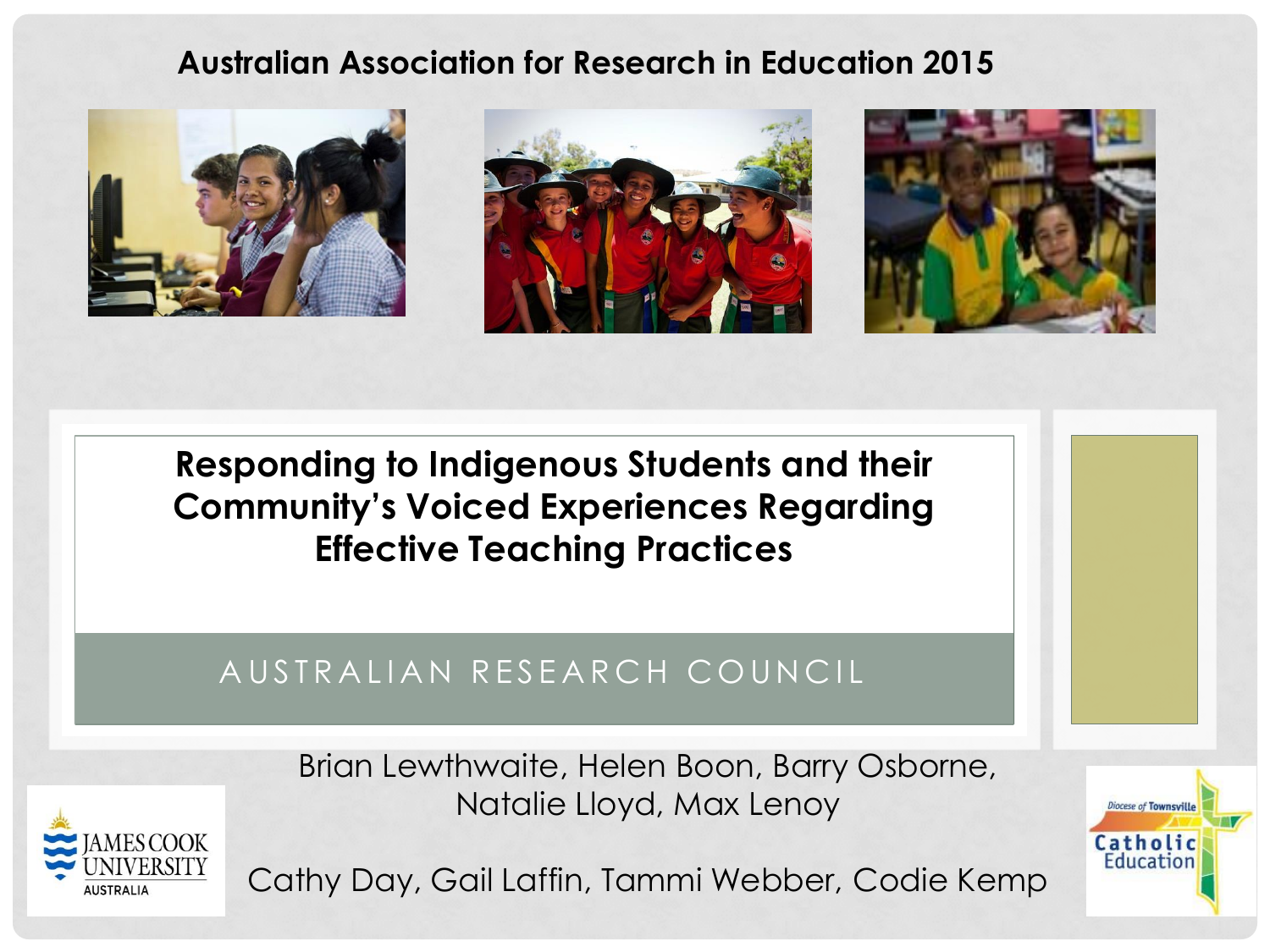#### **& of Indigenous people present**

#### **ACKNOWLEDGEMENT OF COUNTRY**

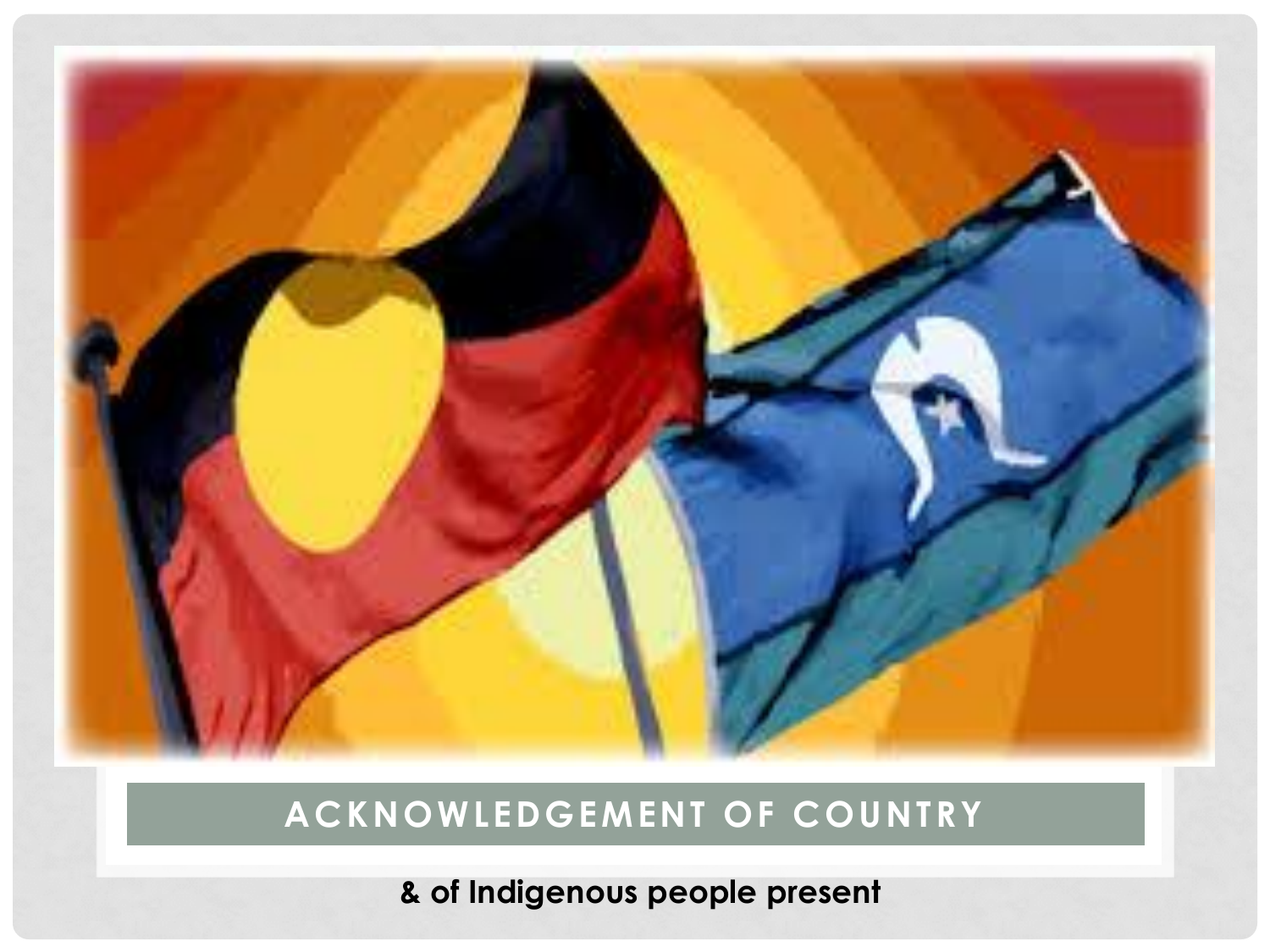





#### **Colonization History:**

- 1788 Terra Nullius
- Included in Flora and Fauna Act
- 1869 Aboriginal Protection Act
- 1901 White Australia Policy
- 1940s 1960s Assimilation Policies
- 1962 Voting rights
- 2008 Government Apology to Stolen Generation
- Future Recognition in our **Constitution**









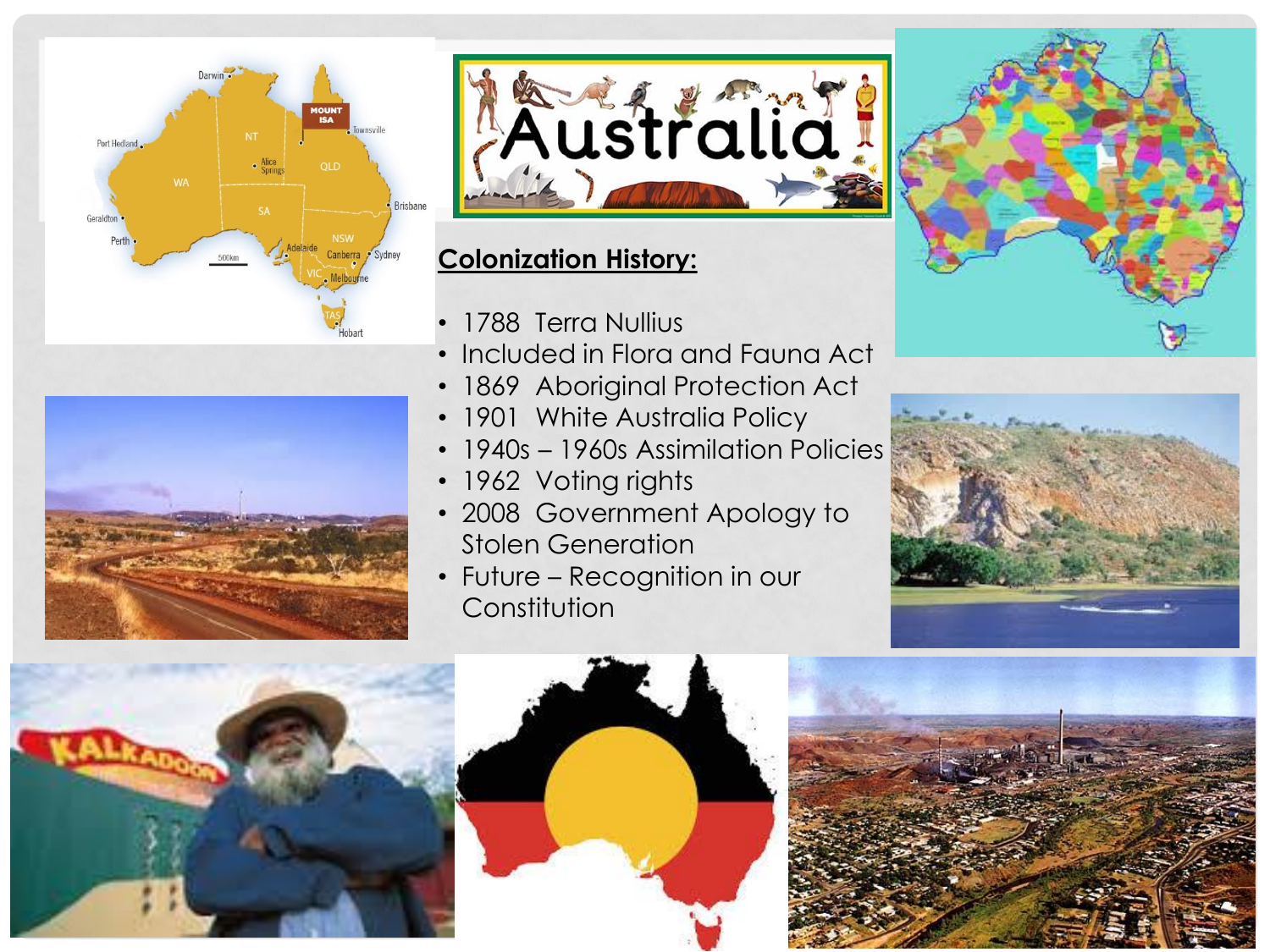#### WHAT IS THE FOCUS OF THE PROJECT? **Diocese of Townsville** Catholic Education Townsville Diocese *Mandate for Catholic Education:*  Brisbane Archdiocese • *to improve equitable outcomes for its Indigenous students*

- Catholic Education recognises *that engaging teachers in inclusive curriculum practices is a central focus in its commitment to provide equitable learning outcomes*
- To find out the **teaching practices** *that best support Aboriginal and Torres Strait Islander students in their learning*







SOUTH WAI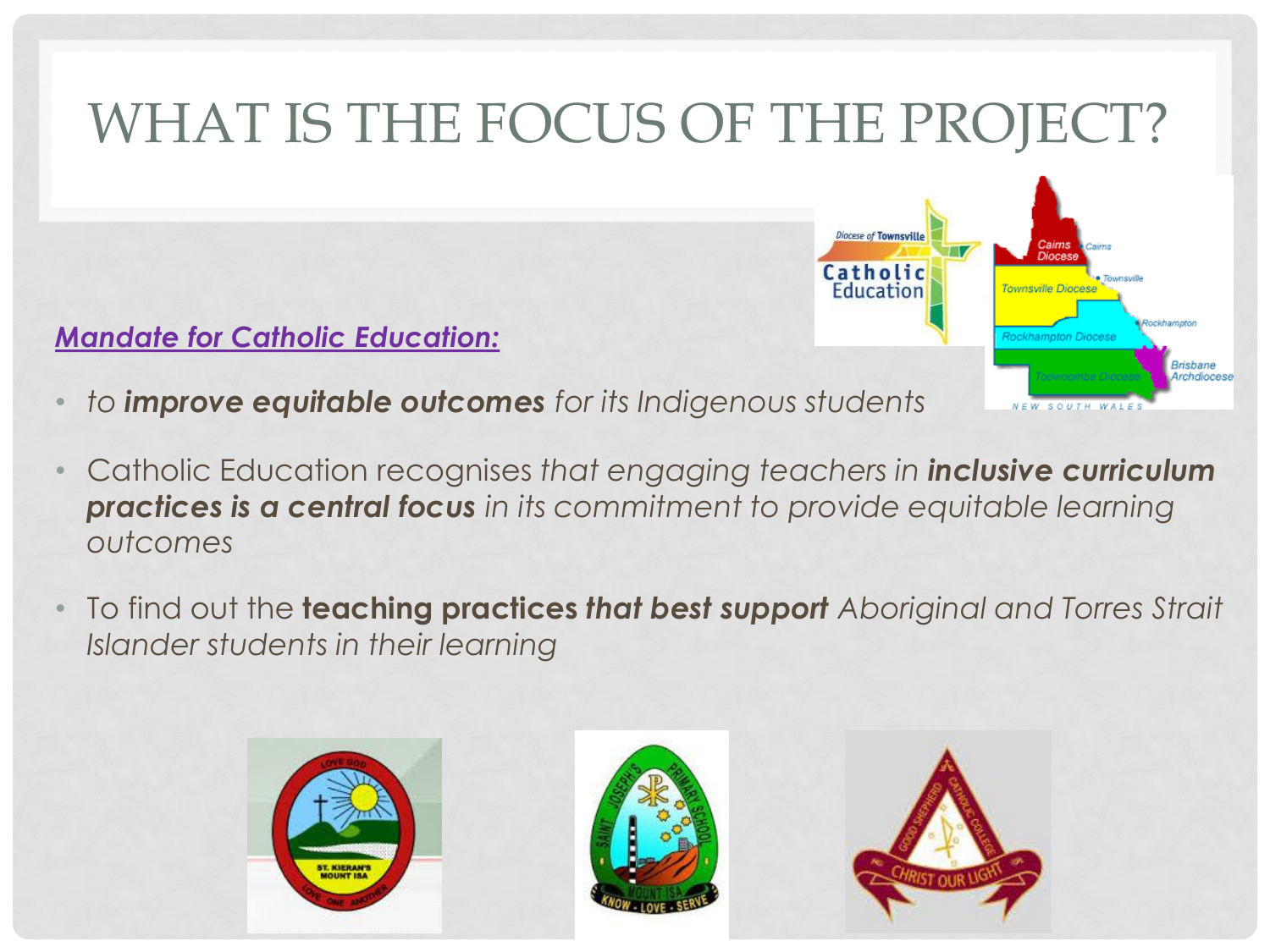## BACKGROUND TO THE STUDY

- Australia's focus on teacher *quality and teaching quality*
- Contributors to this discussion: Noel Pearson (CYI EI & DI), Chris Sarra (Stronger Smarter), Siegfried Engelmann (DI), John Fleming (EI)….

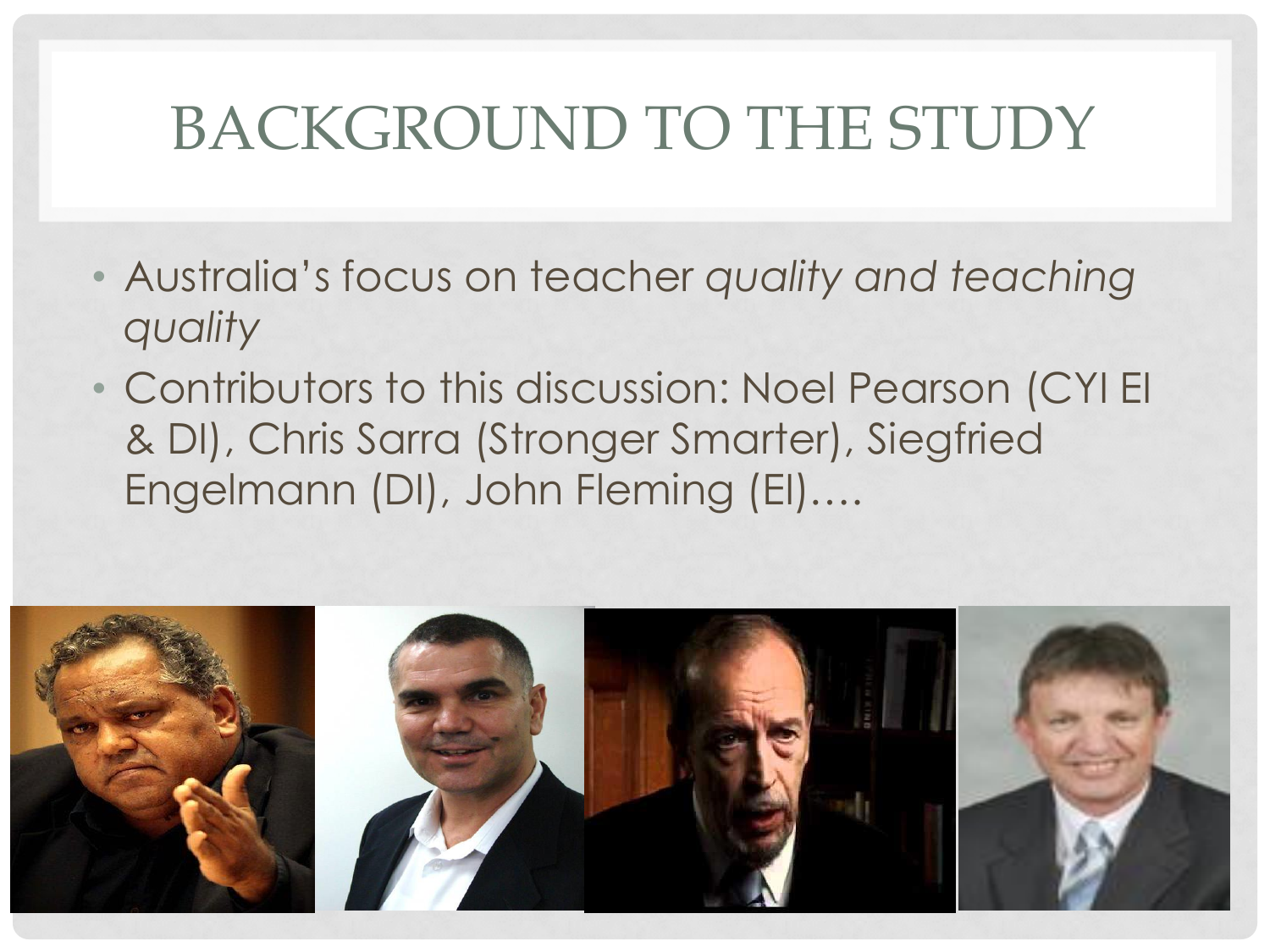# JOHN HATTIE & VISIBLE LEARNING

- Central character, Professor John Hattie (Visible Learning)
- Attributes of *effective teaching*:
	- Understand the essential learning of their subject **know their subject well (CK**) and **how to communicate it well (PCK)**
	- Respond to student interests can **connect** it to students'
	- **Feedback, monitoring** and progress of each student
	- Create **positive classroom learning environments**
	- **Clear learning goals and self-regulation**



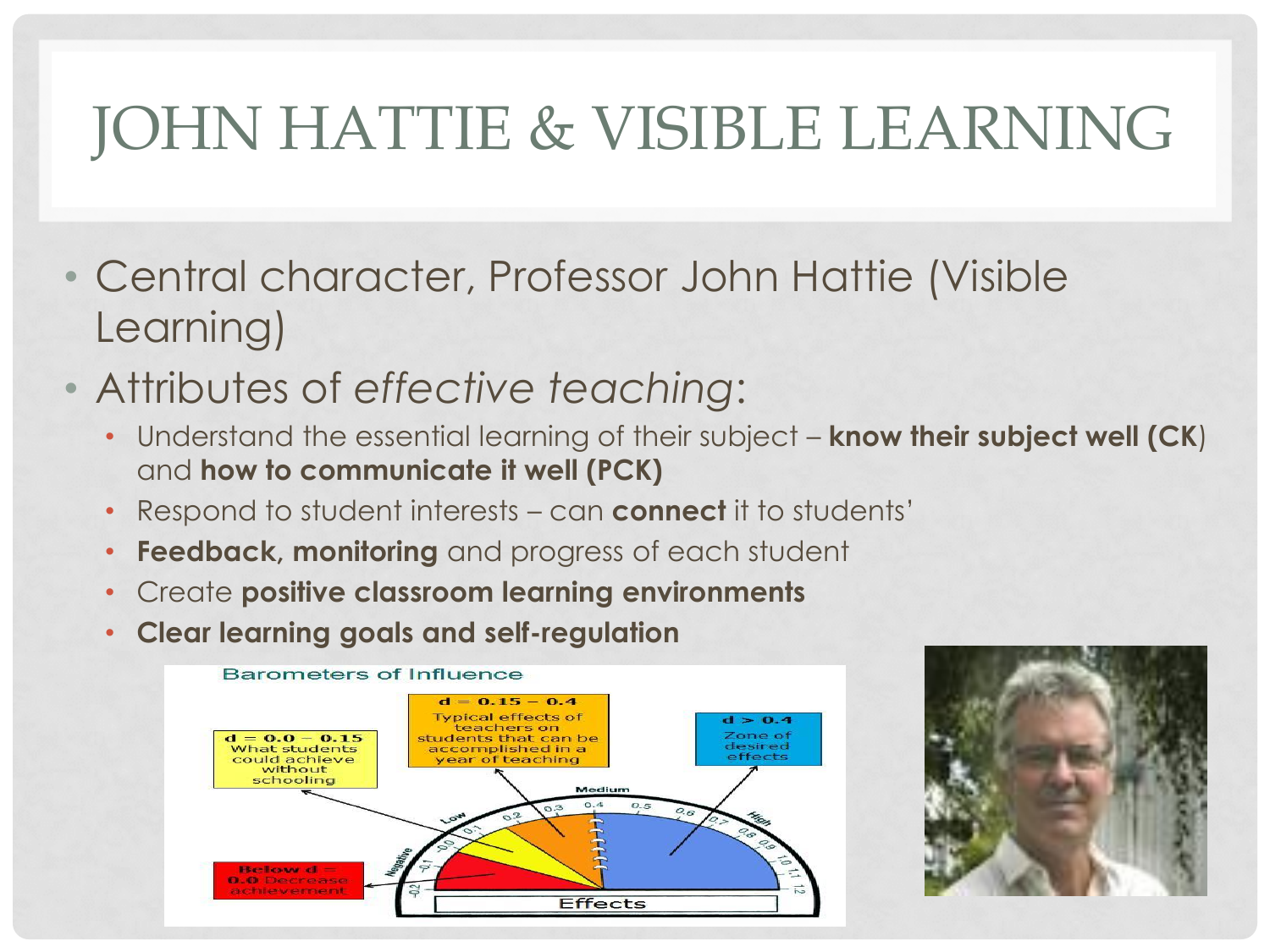

# CONCERN **ACROSS** THE TASMAN



- Concern that Hattie's work is now generalised across all contexts (decontextualised 'invisible') (Snook et al, 2013)
- Nationalistic agendas override Indigenous peoples aspirations for education, especially in the important space of teacher-student interaction (McKinley, 2010). The "Closing of the Gap" objectives (2009); New National curriculum with Embedding Indigenous Perspectives as a cross curriculum priority in every subject area; Personalised Learning Plans for ALL Indigenous students.

*"There is astoundingly little known about what Aboriginal students see as the qualities of effective teachers and the impact this has on educational outcomes."* **(Craven, 2011).**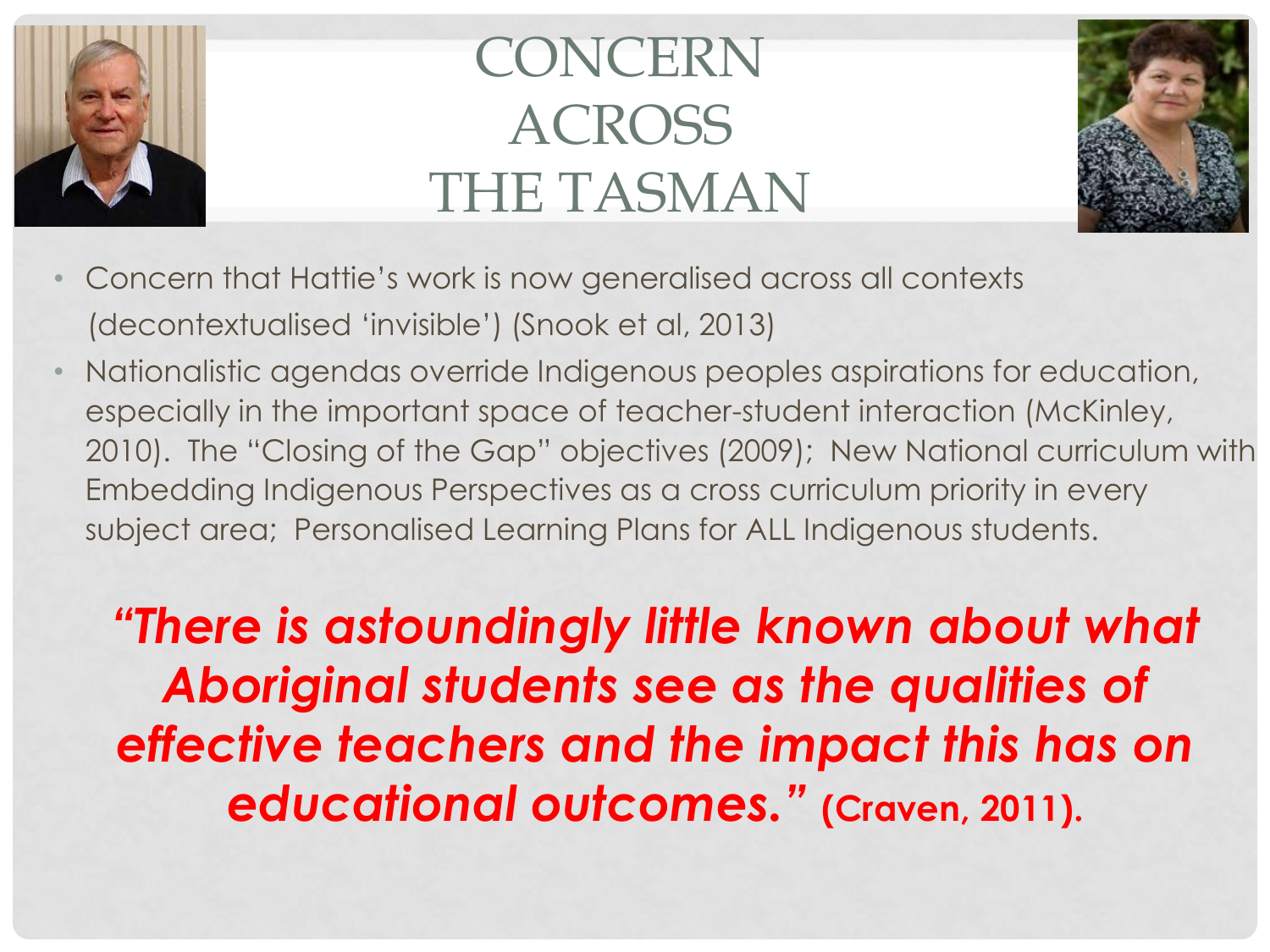## OUR RESEARCH & DEVELOPMENT WORK



- **Phase One** (2014): Conversations with students, parents and teachers to identify the teacher actions that influence student engagement & learning
- **Phase Two** (2015): Develop *Effective Teaching Profiles* used to inform changes in practices
- **Phase Three** (2015-16): Work with teachers of Grade 4, 5 & 6 over the next three years (2014-2016)
- **Phase Four** (2015-2016): Determine influence of these practices on student engagement and learning -

*We want to find out what teacher behaviours as voiced by Aboriginal and Torres Strait Islander students and their communities have the most effect on learning*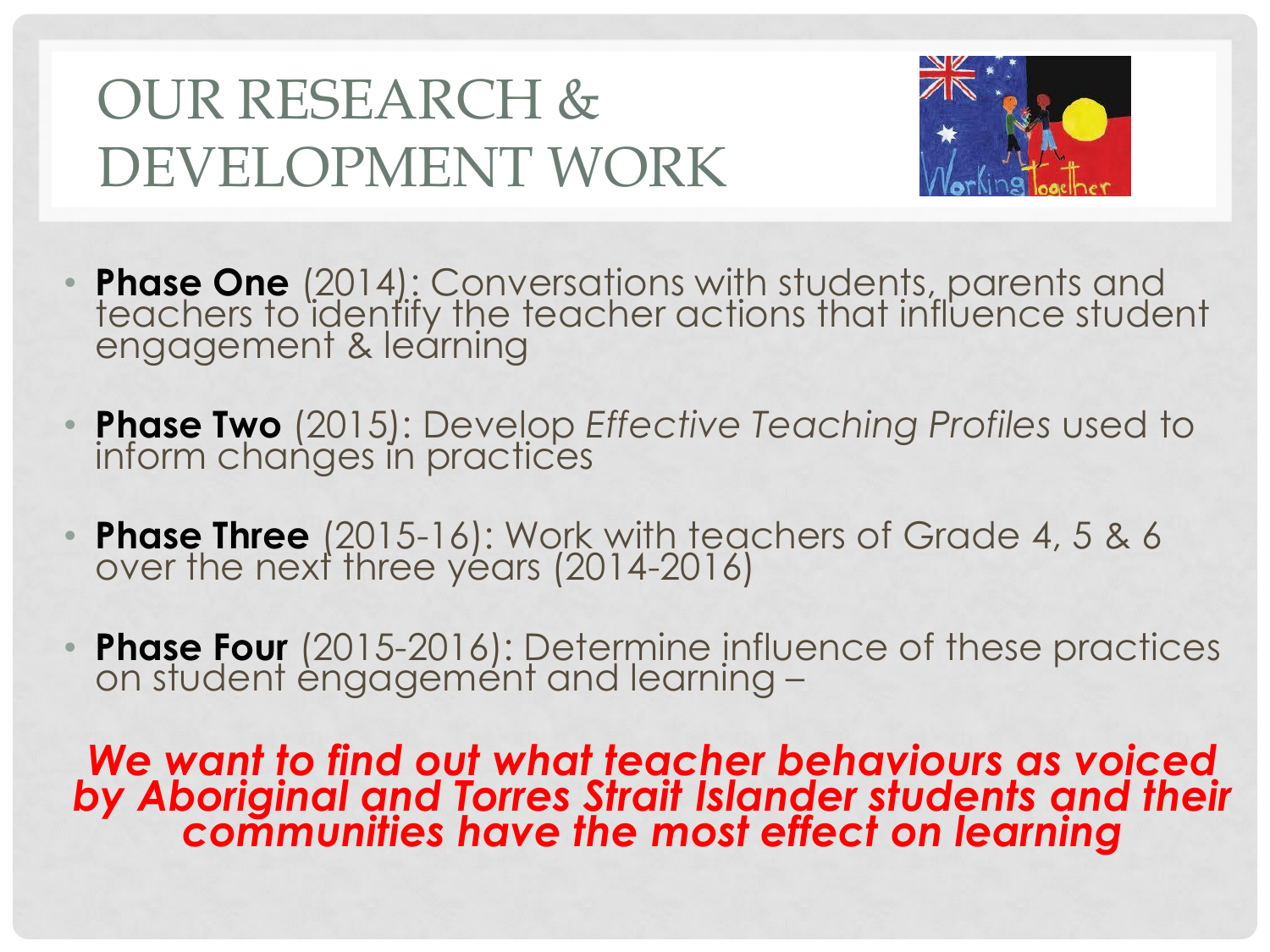## CONVERSATIONS WITH PARENTS

- 28 parents across 4 schools (Townsville and Mount Isa)
- Open-ended conversations
- On average, 45 minutes long, and often with an Indigenous teacher or education worker
- *1. What are some things that you would like your child's teachers to know that would help them in their learning?*
- *2. What can teachers do to help your child or children in their learning?*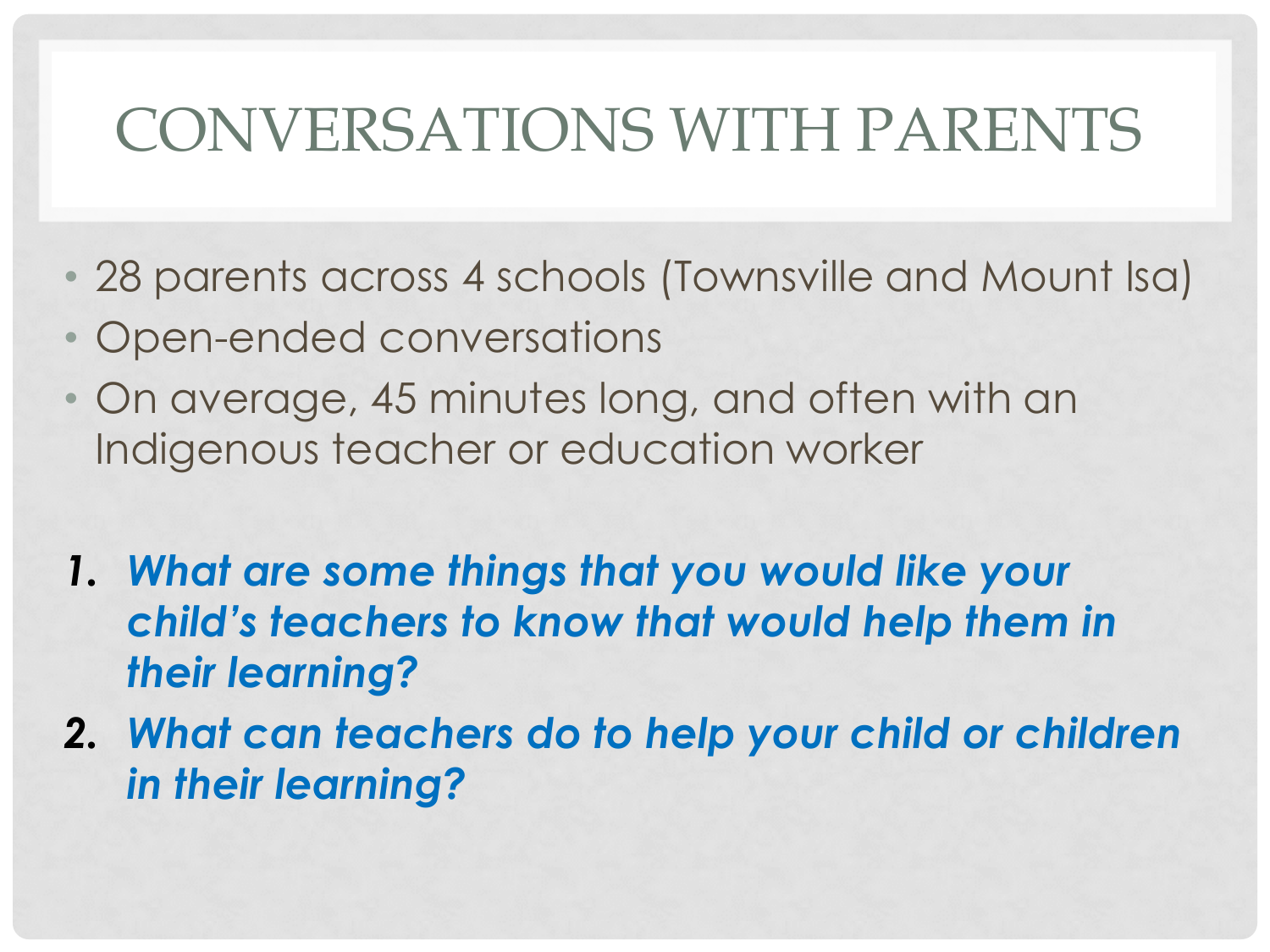## GENERAL THEMES

- *Understanding Our History with Education*
- *Understanding the "Code-switching" Required of Our Children*
- *Understanding Our Perceived Inability to Change Schooling as It Exists Today*
- *Wanting Teachers and Schools to Hold an Alternative Point of View of Indigenous Students and the Communities They Represent*
- *Wanting Schooling and Teaching to Affirm Cultural Identity*
- *Ensure Learning Priorities are Broader than Achievement*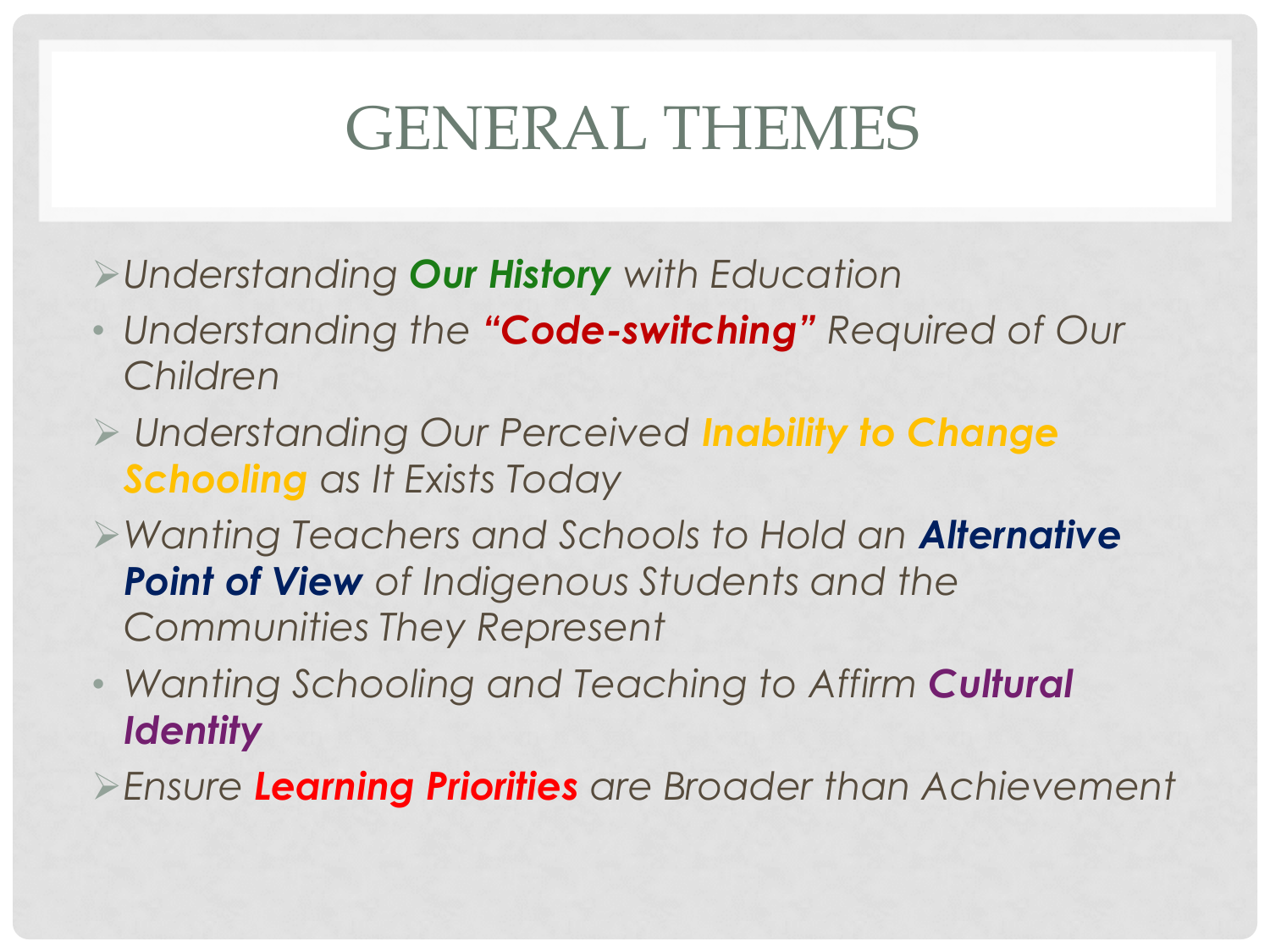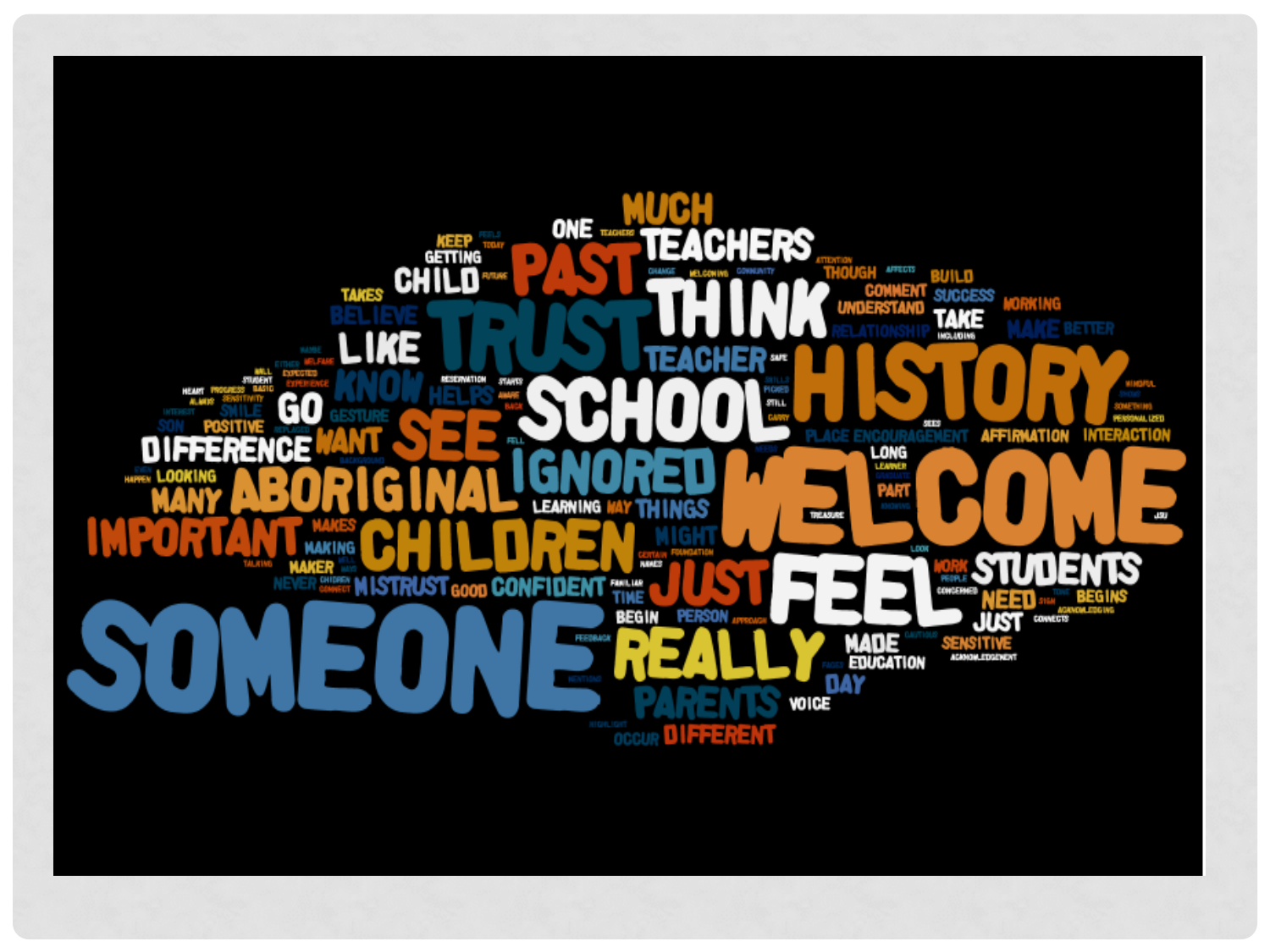#### CONVERSATIONS WITH STUDENTS

Questions asked:

- *1. Next year, you will get a new teacher [for a subject]. What do you want that teacher and classroom to do to help you to learn?*
- *2. Tell me about classrooms and teachers where you feel good about yourself and learning*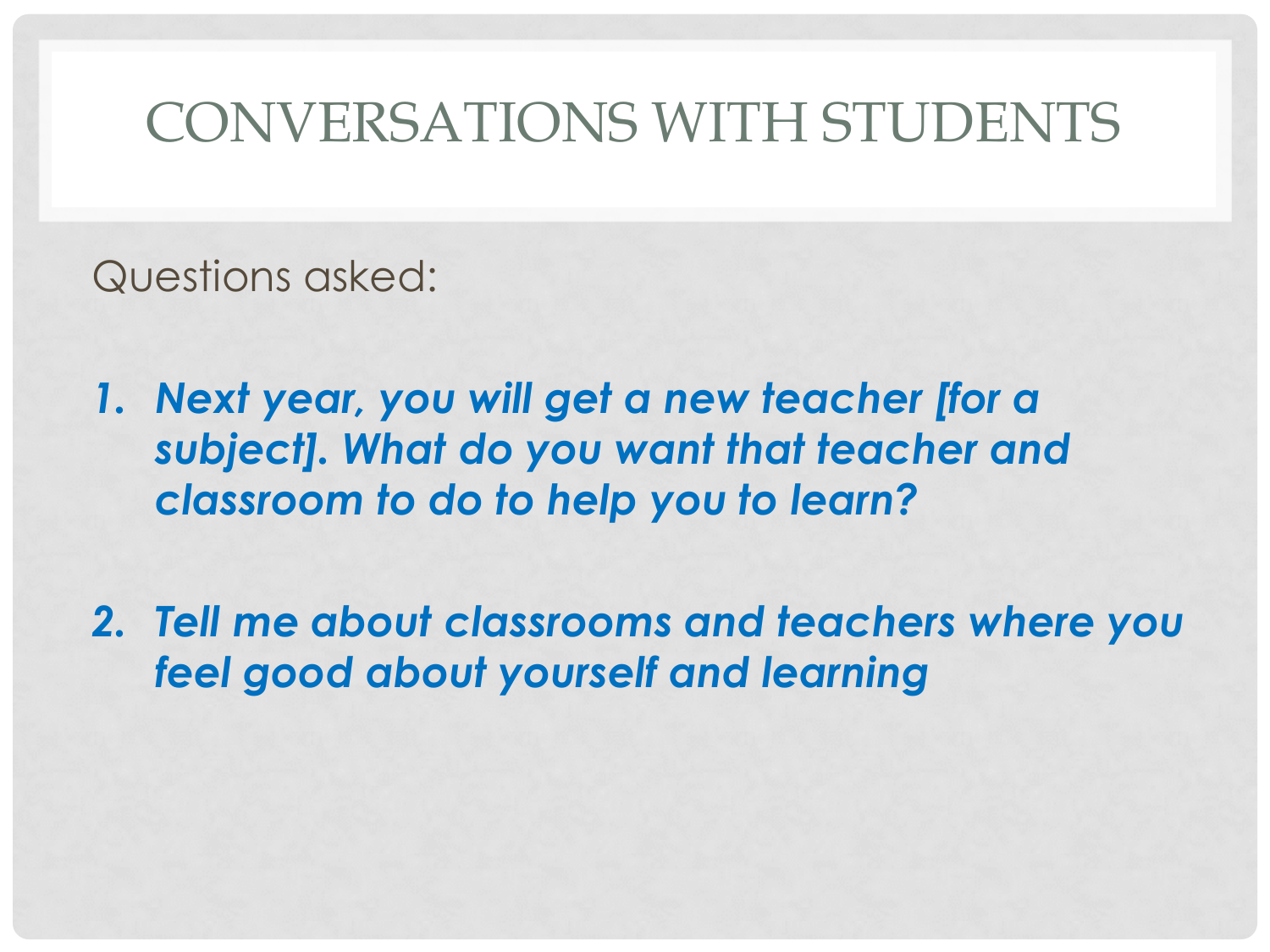## GENERAL THEMES

- *A classroom climate of 'warm expectations'*
- *Building cultural bridges as a foundation for respect and learning*
- *Making provision for development of literacy (and numeracy) fluency*
- *There is a tendency towards explicit instruction, emphasizing a gradual release of responsibility*
- *Student diversity is accommodated to promote individual engagement and success*
- *A variety of practices support student learning*
- *Being attentive to student health and well being*
- *Developing a classroom environment that supports learning through mainly proactive measures, especially relational*
- *A classroom environment that affirms and welcomes and includes community resources, both physical and human*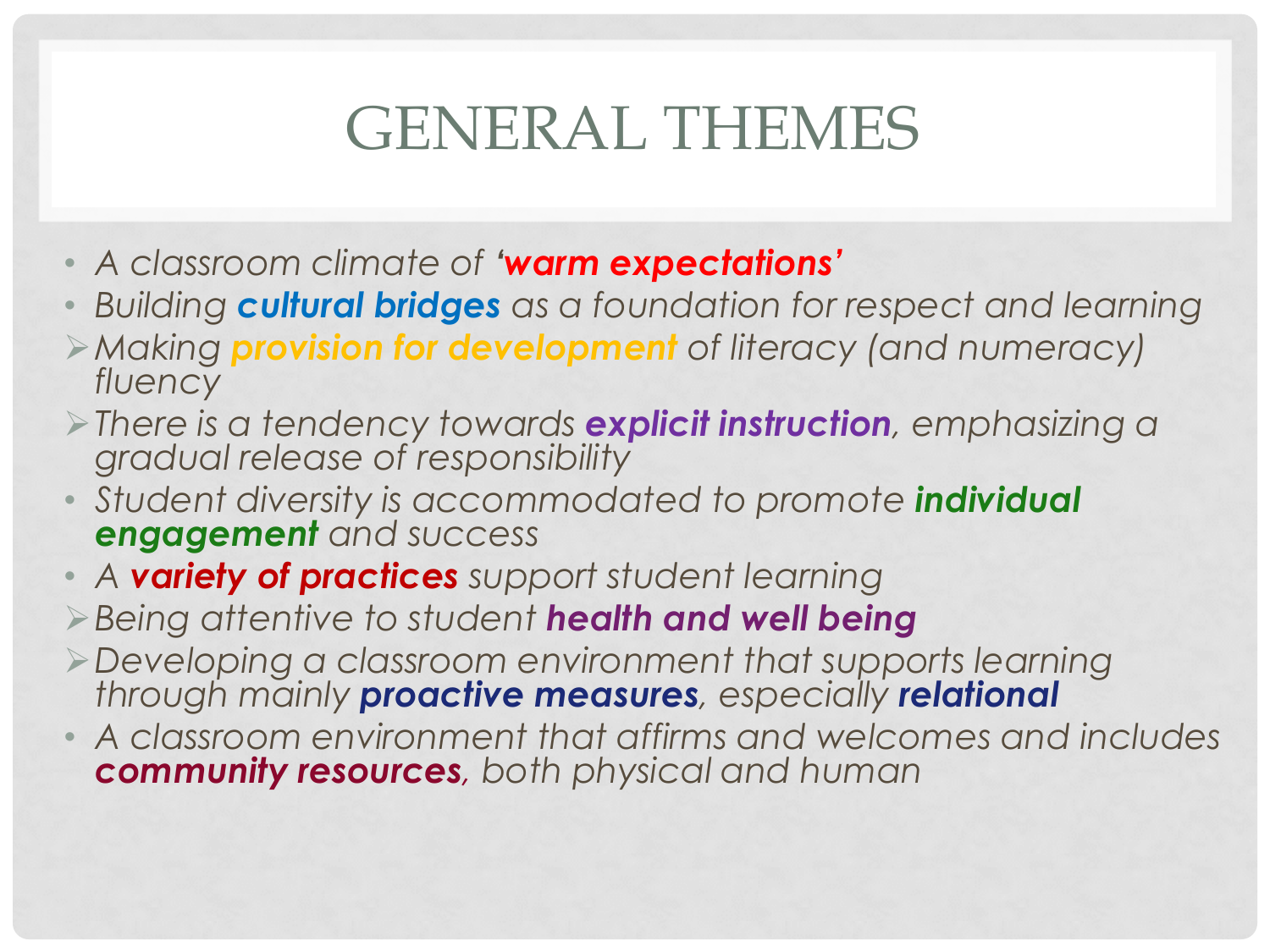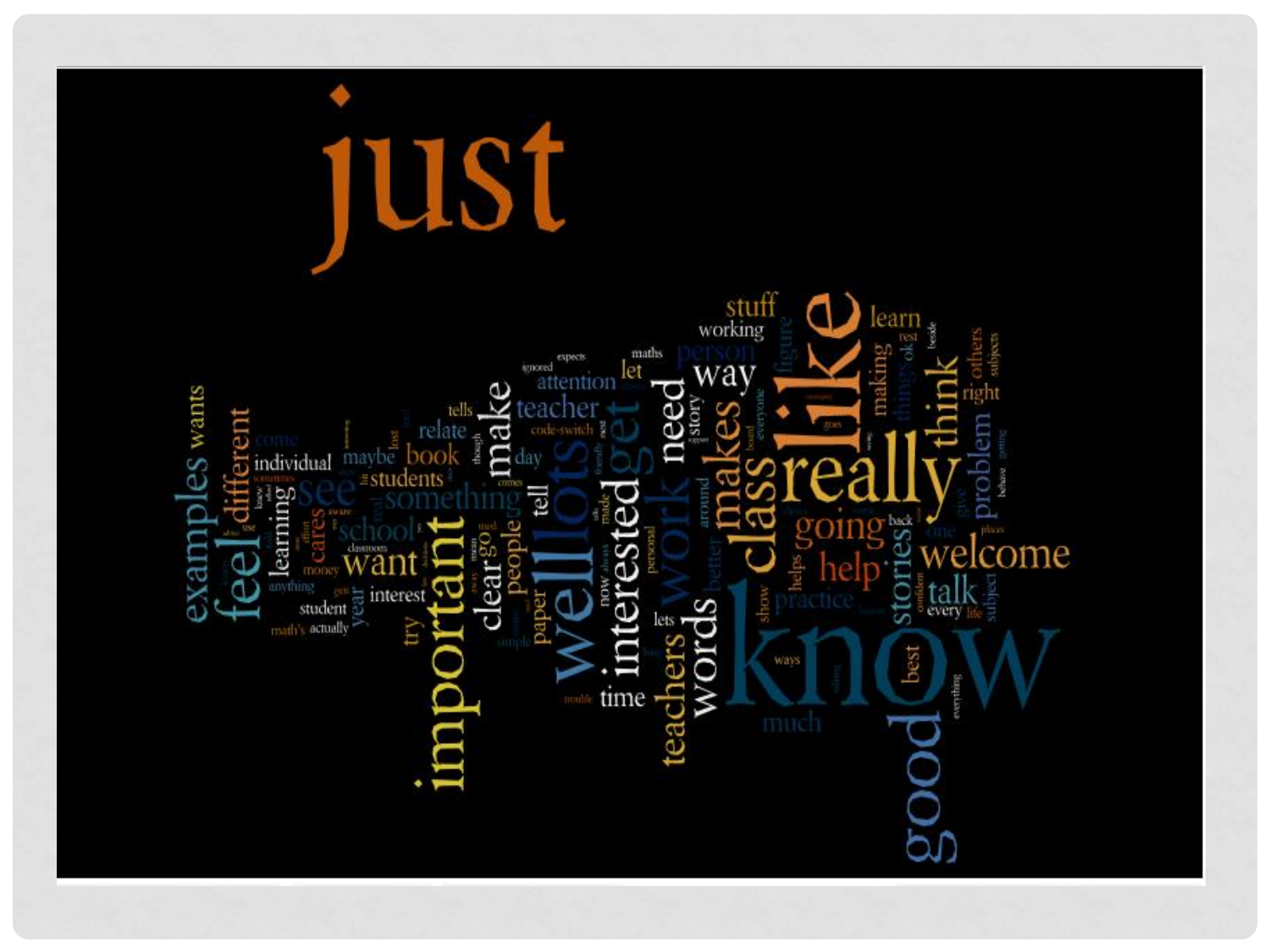#### NEXT STEPS (FROM THE QUALITATIVE TO THE QUANTITATIVE) (HELEN)

- Phase One (2014): Conversations with students, parents and teachers to identify the teacher actions that influence student engagement & learning
- **Phase Two (2014): Develop** *Effective Teaching Profiles*  **used to inform changes in practices (Quantitative)**
- **Phase Three (2015-16): Work with teachers of Grade 4, 5 & 6 over the next three years (2015-2016)**
- **Phase Four (2015-2016): Determine influence of these practices on student engagement and learning –**
- We want to find out what teacher behaviours as voiced by Aboriginal and Torres Strait Islander students and their communities have the most effect on learning